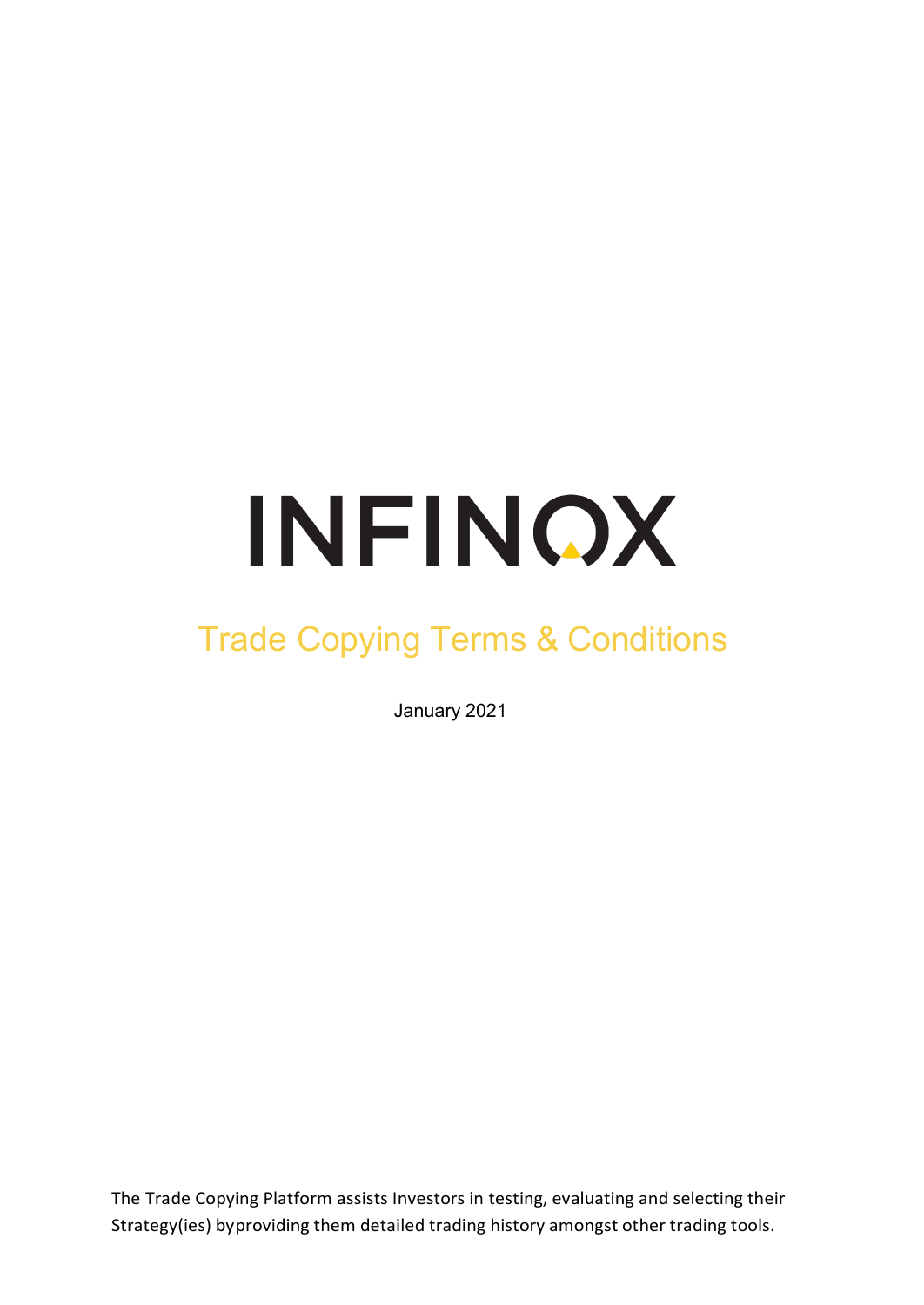# Contents

| 1.  |  |
|-----|--|
| 2.  |  |
| 3.  |  |
| 4.  |  |
| 5.  |  |
| 6.  |  |
| 7.  |  |
| 8.  |  |
| 9.  |  |
| 10. |  |
| 11. |  |
| 12. |  |
| 13. |  |
| 14. |  |
| 15. |  |
| 16. |  |
| 17. |  |
| 18. |  |
| 19. |  |
| 20. |  |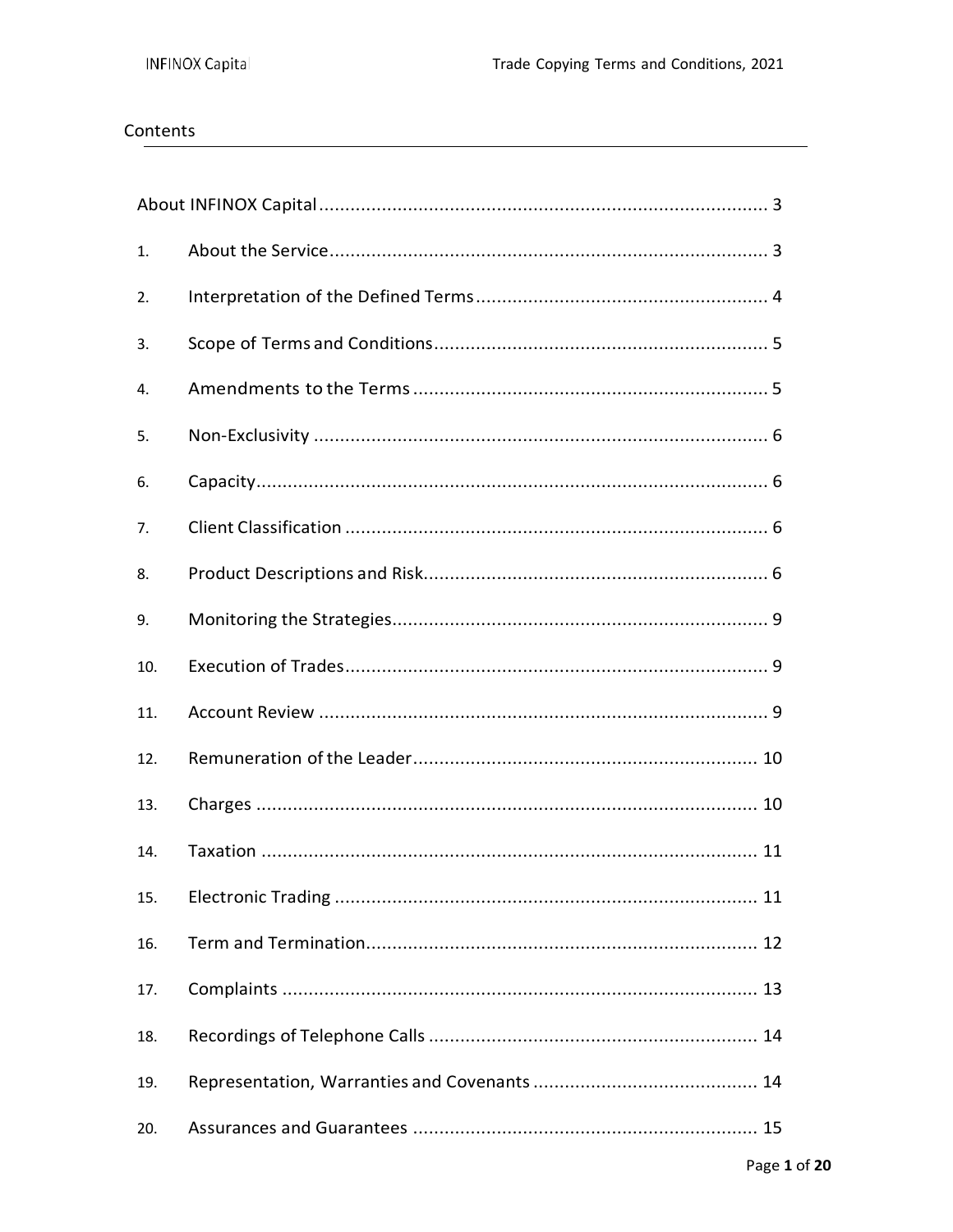| 21. |  |
|-----|--|
| 22. |  |
| 23. |  |
| 24. |  |
| 25. |  |
| 26. |  |
| 27. |  |
| 28. |  |
| 29. |  |
| 30. |  |
| 31. |  |
| 32. |  |
| 33. |  |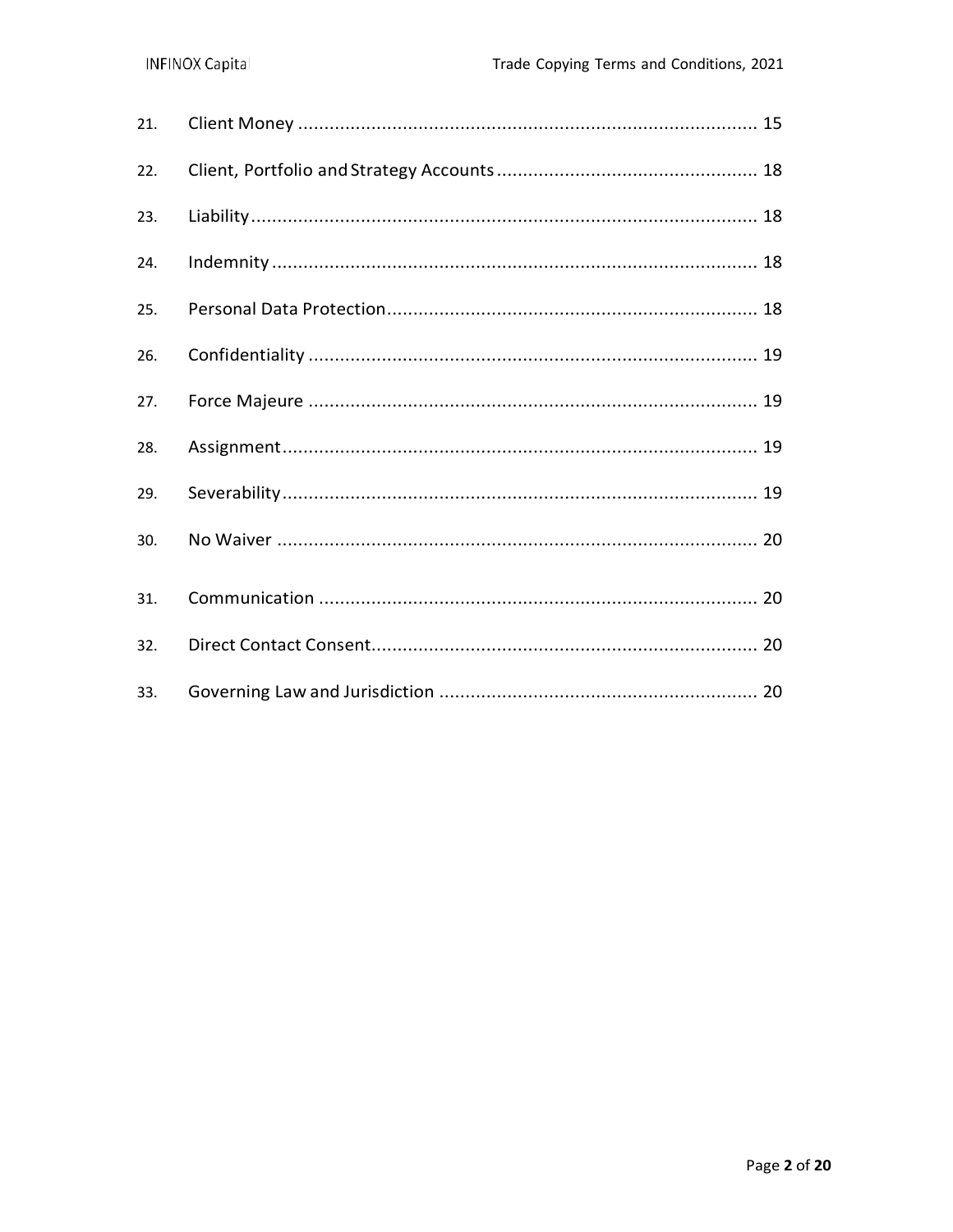### About INFINOX Capital

INFINOX Capital ('INFINOX or 'the Firm') is a registered trading name of IX Capital Group Limited, formerly Infinox Capital (Bahamas) Limited, which is authorized and regulated by the SecuritiesCommission of The Bahamas ("SCB"). Our registered office is No. 201 Church Street, Sandyport, P.O. Box SP 62756, Marina Village, Nassau, The Bahamas. The Firm is permitted by the SCB to deal, arrange and manage securities.

### 1 About the Service

- 1.1 INFINOX shall provide to the Investor, non-discretionary management services, excluding any provision for investment or other advice ('the Service'); such service is limited to the execution of the trades selected to be copied, as described herein.
- 1.2 Investors are able to control and manage the Service, through the Trade Copying Platform.
- 1.3 The Trade Copying Platform assists Investors in testing, evaluating and selecting their Strategy(ies) by providing them detailed trading history amongst other trading tools; they should do so bearing in mind all aspects and factors including, but not limited to, the nature of the Strategy(ies) and his/ her investment objectives (i.e. requirement for capital increase and/ or income). Once a Strategy is selected for copying, the Firm receives every trade generated by that specific Strategy and automatically executes them on the Investor'sStrategy Account; such trades are made according to (i) the rules set by the Leader and (ii) his/ her understanding of the market conditions at that point in time.
- 1.4 The Investor remains, at all times, solely responsible for both monitoring, selecting and assessing the suitability of one or more Strategies he/ she chooses to copy in addition to (ii) the overall performance of the portfolio of Strategies he/ she pursues; the Investor shall be able to simultaneously copy a maximum number of Strategies based on margin availability. The Strategies do not contain, and should not be construed as containing, investment advice or an investment recommendation or, an offer of or solicitation for entering into any trades.
- 1.5 Once a Strategy is copied and trades are opened, the Investor reserves the right to manually close any of the trades if he/ she believes that this serves better his/ her trading needs and investment or other objectives.
- 1.6 The Investor remains fully responsible for any losses he/ she incurs as a result of him/ her using the Service. Under no circumstances, the Investor shall hold the Firm responsible for the non- performance of a Strategy.
- 2 Interpretation of the Defined Terms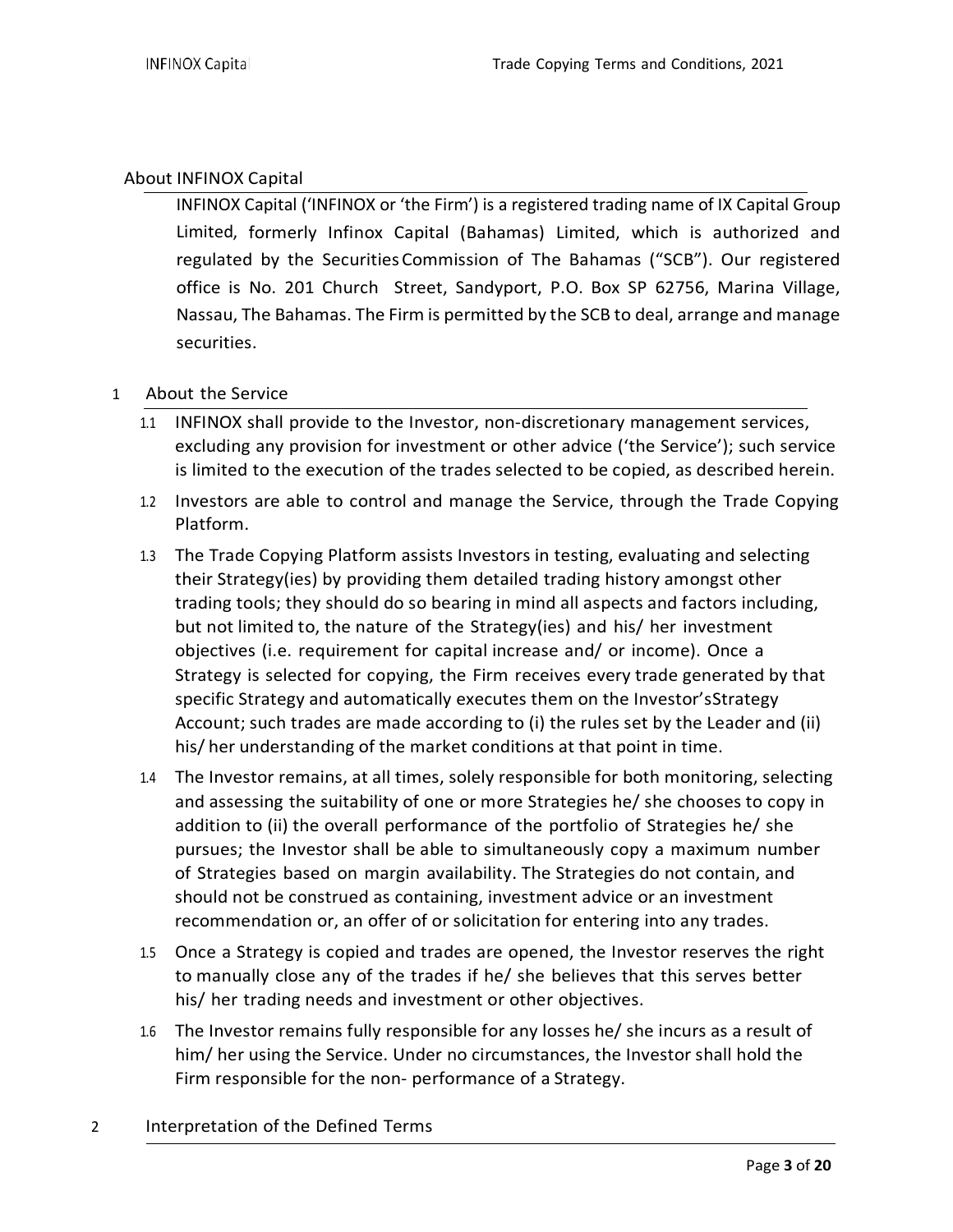- 2.1 Unless indicated to the contrary, the defined terms included hereafter shall have a specific meaning and may be used in the singular or plural as appropriate.
- 2.2 'Client Money' shall mean money to be paid into INFINOX by the Client (as defined herein) and shall be held for the Client by INFINOX; it is calculated as money deposited by the Client in his/her Account, plus or minus any unrealized or realized profit or loss, plus or minus any amount that is due by the Client to the Firm or vice versa.
- 2.3 'INFINOX' shall mean a permanent employee (full-time and part-time), a contractor, asecondee, an officer, a director, an advisor, a consultant or other partner.
- 2.4 'Investor (or the Client)' shall mean either the legal or natural person that has successfully completed the client on-boarding through INFINOX's registration process and received from INFINOX an e-mail detailing his/ her Account credentials.
- 2.5 'Leader' shall mean either the legal or natural person that is acting as a Strategy developer and provider and generates and sends, real time, through trades that may be copied at the sole discretion of the Investors.
- 2.6 'Overnight Interest Rate' shall mean the amount added or deducted for holding an open trade overnight.
- 2.7 'Portfolio Account' shall mean the account created to hold funds (=free equity) available to be invested into a Strategy.
- 2.8 'Strategy' shall mean the set of trades generated by either a legal or natural person that is acting as a Leader and generates and sends, real time, through trades that may be copied, at the sole discretion of the Investor.
- 2.9 'Strategy Account' shall mean the account created to accommodate the trades generated by a specific Strategy that the Investor chooses to copy and therefore hold the totalamount of allocated funds to that specific Strategy.
- 2.10 'Trade Copying Platform' shall mean the INFINOX automated trading software platform that has been developed and published by INFINOX for the sole purpose of copying and executingtrades automatically during Trading Hours; the Trade Copying Platform gives Investors the option to build an automated trading portfolio. The Firm holds all the intellectual property rights of the Trade Copying Platform.
- 2.11 'Trade Copying Platform User Guide' (as amended from time to time) shall mean the latest version of the guide that may be found at the Firm's main site and forms an integral part of the Terms that describes and represents the operation of the Trade Copying Platform; such guide shall be received by the Investor during the Trade Copying Platform registration process and by accessing Trade Copying Platform, the Investor represents that he/ she read understood and accepted its content.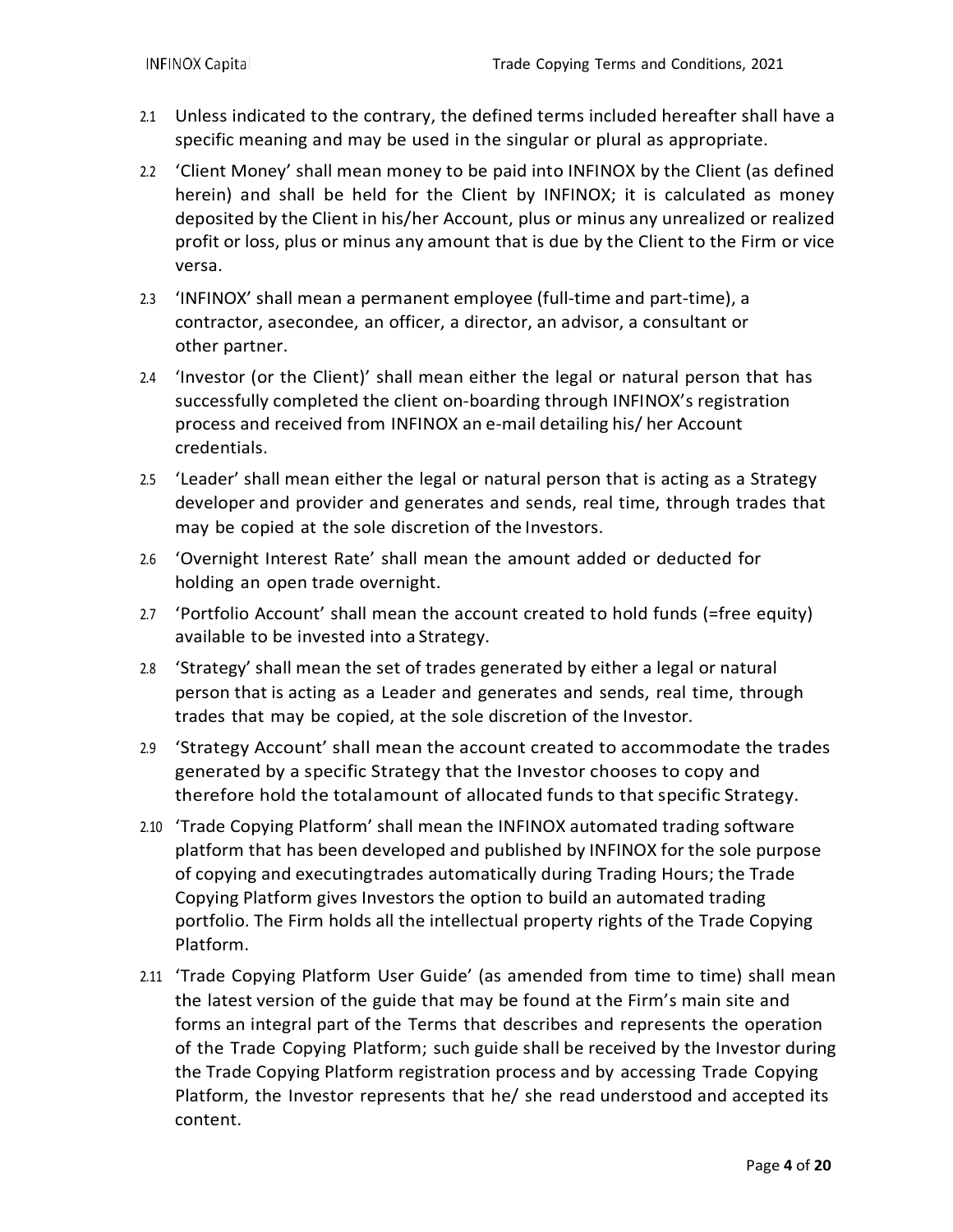#### 3 Scope of Terms and Conditions

- 3.1 These 'INFINOX Trade Copying Terms& Conditions'(as amended from time to time), the Trade Copying Platform User Guide (as amended from time to time) in addition to any information available through the INFINOX's main site relating to the Trade Copying Platform (as amended from time to time) (together 'the Terms') form the basis for the provision of the Service (as defined herein).
- 3.2 The Investor agrees that he/she read, understood and accepted the Terms.
- 3.3 The Terms are legally binding upon the Investor.
- 3.4 The Terms are non-negotiable and override any other agreements, arrangements, express or implied statements made by INFINOX unless the Firm determines -in its sole discretion- thatthe context requires otherwise.
- 3.5 The Bahamas regulatory rules do not require the Terms to be signed by either the Firm or the Investor in order for both the Firm and the Investor to be legally bound by the Terms.
- 3.6 In case of a conflict among this English text and a text translated in a different language, the English text shall prevail.

#### 4 Amendments to the Terms

- 4.1 INFINOX reserves the right to amend, at any time, any part of the Terms especially if the Firm deems that such amendments are necessary given an announcement by a regulatory or other authority of a competent jurisdiction. Under such circumstances, the Investor shall be notified through the Firm's main site accordingly and shall reserve the right to accept or reject such amendments during the first seven (7) days from the day the amendment becomes effective. If the Investor chooses to deny any amendment he/she needs to notify the Firm, as indicated under the 'Communication' section notifying of his/her intention to stop using the Service; the Investor may do so only if there are no open trades or if he/she chooses to stop copying any Strategy(ies).
- 4.2 The Investor understands and accepts that his/her consent is not required for any amendment to be effective immediately.

#### 5 Non-Exclusivity

5.1 The Investor understands that INFINOX offers the Trade Copying Platform to a number of Clients. In addition, the Investor agrees that the Firm may take a different course of action in relation to an issue raised by him/her compared to the action taken for another Investor under the same circumstances.

#### 6 Capacity

6.1 INFINOX operates on an agency model of execution; this means that through its prime brokerthe Firm is able to access a pool of liquidity provided by a number of banking institutions thatmake the market, the so-called liquidity providers (LPs).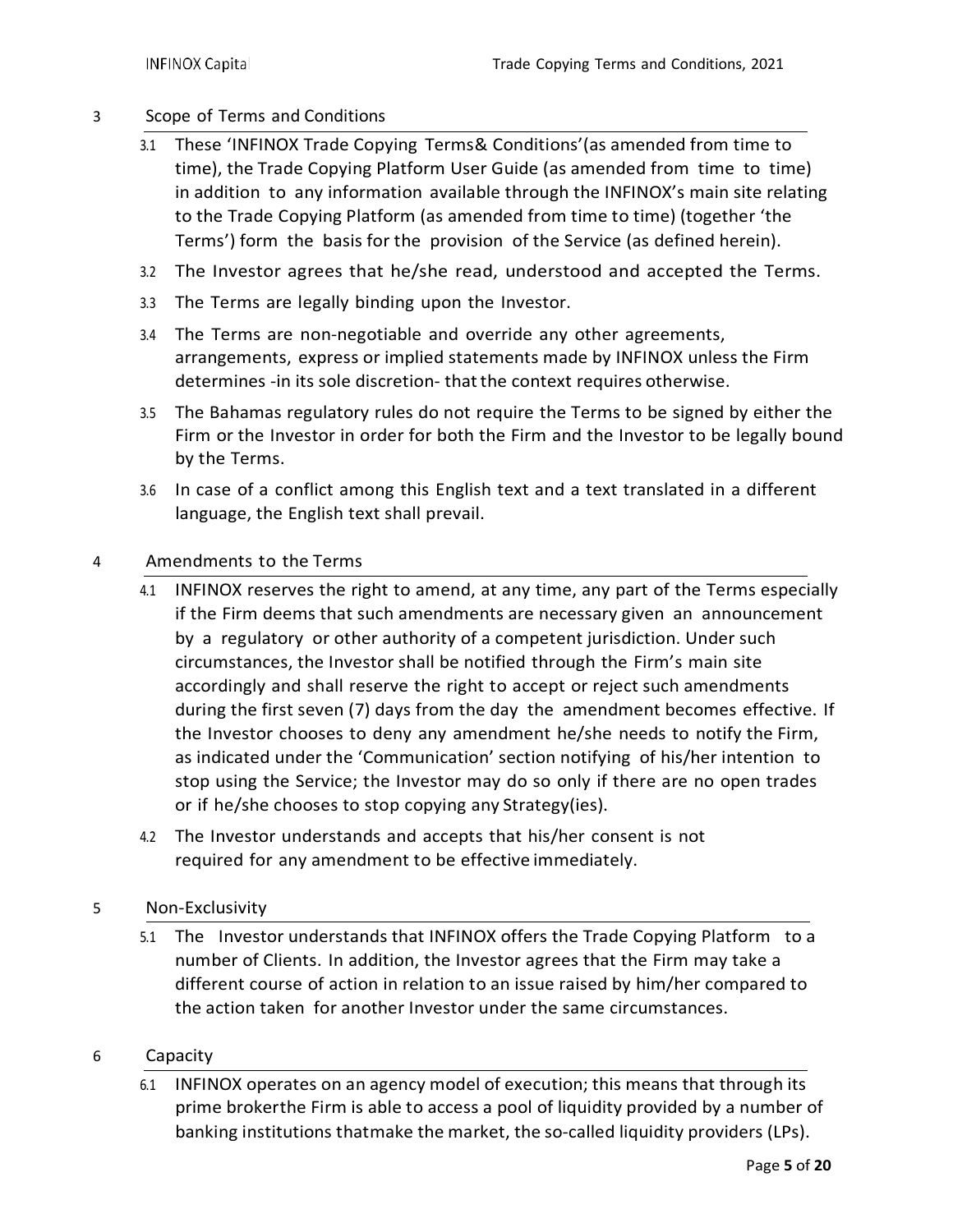When an Investor's trade is executed on the best price quote available from an LP the Firm is, in effect, acting as a credit intermediary (or riskless principal) because it is simultaneously entering into offsetting trades (automatic hedging) with both the Investor and the LP.

- 6.2 Based on the above, INFINOX shall be acting, at all times, as the principal.
- 6.3 The Investor authorizes INFINOX to rely and/or act on any instructions sent by him/her, without the need on the Firm's part for confirming the authenticity of the instruction or theidentity of the person communicating the instruction.
- 7 Client Classification
	- 7.1 The Investor may be treated as a 'Retail' Client, or as 'Professional' Client or as an 'Eligible Counterparty', as those terms are defined in Securities Commission guidelines and as amended from time to time. By default, all Investor are categorized and treated as 'Retail Clients' but if an Investor desires to be reclassified then he/she needs to send a written request to the Firm and based on the information that he/she provides at that stage and/orthe information he/she provided during his/her registration then the Firm, at sole discretion, shall determine his/her re-classification; the Firm shall notify the Investor, in writing, of its decision in relation to the above.
	- 7.2 The Investor is bound by the Client Categorization Notice; further details on the Client Categorization Policy are available online at the Firm's main site.

# 8 Product Descriptions and Risk

8.1 All Strategies are investing in Contracts for Difference ('CFD'); a CFD is an agreement to either buy or sell a contract that reflects the performance of, including amongst others, forex, precious metals, futures and shares; the profit or loss of a CFD is determined by the difference between the price a CFD is bought at and the price is sold at or vice versa. CFDs are traded on margin and it should be noted that no physical delivery of either the CFD or the underlying assetis occurring

i.e. if an Investor decides to copy a Strategy that invests in CFDs on shares he/she is merely speculating on the share's value to either increase or decrease.

8.2 Strategies investing in CFDs fluctuate in value during the day; the price movements of CFDs are determined by a number of factors including but not limited to speculation and availability of market information. Under abnormal market conditions, CFDs may fluctuate rapidly to reflect unforeseeable events that cannot be controlled either by the Firm or the Investor. CFD prices are influenced by, amongst other things, implementation of governmental, agricultural, commercial and trade programs and policies and national and international socioeconomic and political events. Prior to copying a Strategy that invests in CFDs, an Investor needs to ensure that he/she understands all the risks involved. Due to the fact that CFDs are leveraged products, copying a Strategy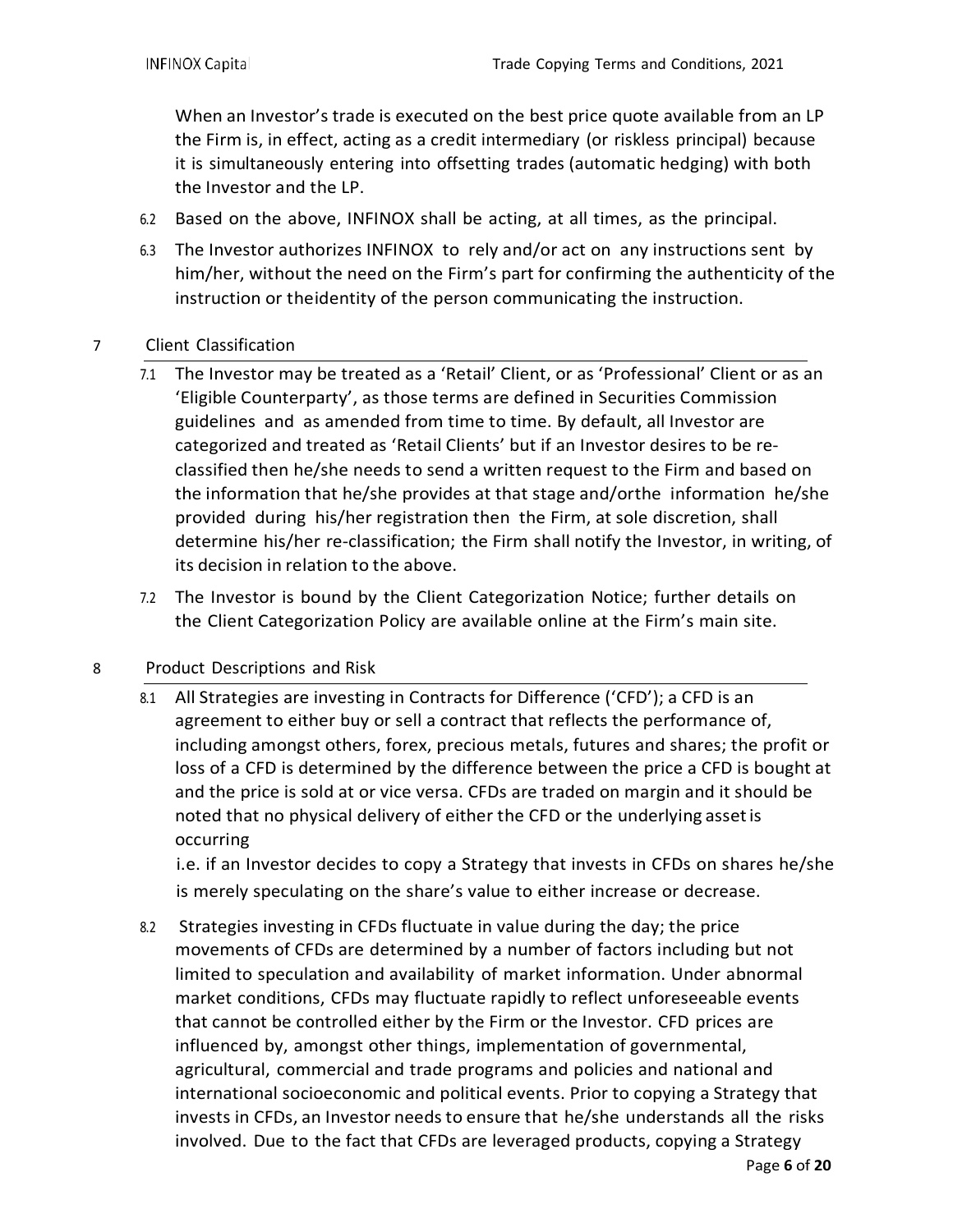that invests in CFDs may not be suitable for all Investors and independent advice should be sought, if necessary. Any potential for profit must be balanced alongside prudent risk management given that significant losses may be generated over a very short period of time when such a Strategy is copied. An Investor should not engage in the Service unless he/ she understands all the risks involved.

- 8.3 CFDs are complex financial products, which have no set maturity date. CFDs and Strategies that invest in CFDs are leveraged products; therefore, these may incur a high level of risk and can result in the loss of all of the Investor's invested capital. However, INFINOX operates on a 'negative balance protection' basis; this means that an Investor cannot lose more than his/her initial investment and assumes an open-ended liability since the Firm is fully responsible for covering any negative balance incurred and protect the Investor at no additional cost. Interest is not guaranteed. The Investor should not risk more than he/she is prepared to lose.
- 8.4 Before deciding to copy a Strategy, the Investor shall ensure that he/she understands the risks involved and take into account his/her level of experience. When copying a Strategy, the Investor is effectively entering into one or more over-the-counter ('OTC') transactions; this implies that any trades opened with INFINOX cannot be closed with any other entity. OTC trades may involve a greater risk compared to trades occurring on regulated markets, for example traditional exchanges; this is due to the fact that in OTC trades there is no central counterparty and either party to the transaction bears certain credit risk (or risk of default).
- 8.5 Back-tested performance has several inherent limitations, some of which are described herein. Under no circumstances, the Firm represents that any Strategy is or is likely to achieve profits or losses similar to the ones presented in the 'Backtest & Forecasts Results' section of each Strategy. In fact, there may be sharp differences among back-tested performance and actual performance subsequently achieved by any particular Strategy due to a number of reasons including but not limited to the fact that a Strategy started investing or stopped investing in a CFD. One of the limitations of back-tested performance is that they are generally prepared with the benefit of hindsight. In addition, back-tested trading does not involve financial risk, and no back-tested trading record can completely account for the impact of financial risk in actual trading. By accepting these Terms the Investor understands and accepts the limitations of using backtesting to simulate real time trading.
- 8.6 The Investor understands and accepts that all Strategies have a fixed leverage (= or gearing) of up to 1:200.
- 8.7 It is important that the Investor understands the nature of the risks involved in the Service; such risks are multi-faceted and the Firm exercises best endeavors to highlight the main potential risks; the Investor shall bear in mind that each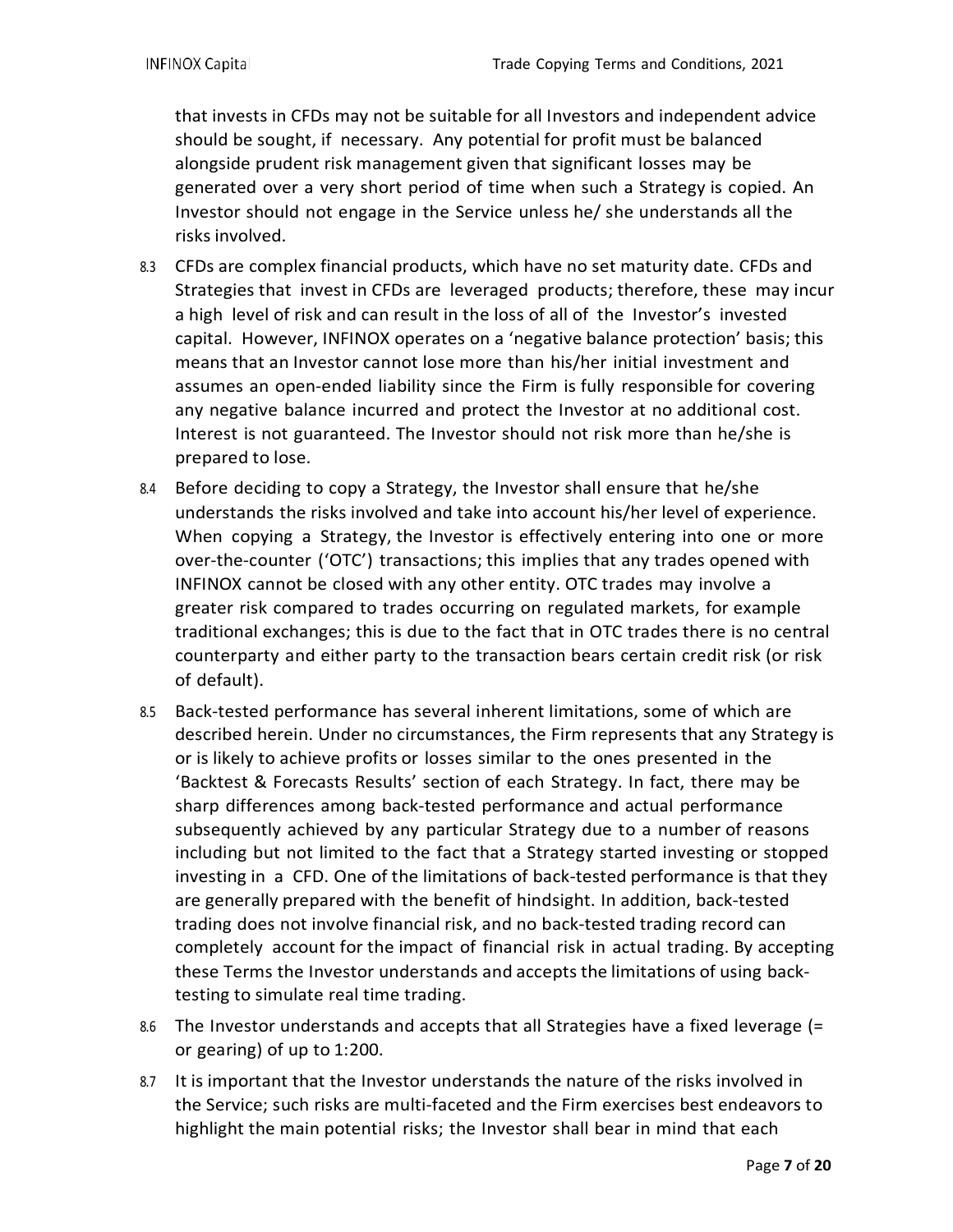Strategy has different components compared to others and bears specific characteristics; therefore, the Investor should notconsider each Strategy in isolation but his/her portfolio of Strategies in general.

- 8.8 The Investor understands and accepts that Trade Copying Platform is an automated trading software platform provided by the Firm on an 'as is' basis and it cannot be guaranteed that it is free from any errors. In addition, the Investor understands and accepts that by using the Services he is exposed to risks associated with the use of computers and date feed systems relied on by INFINOX; thus, the Investor agrees that such risks may include, but are not limited to, failure of hardware, software or communication lines or systems and/or inaccurate external data feeds provided by third-party vendors. Consequently, the Firm shall not be held responsible for any loss the Investor may incur as a result of using the Service.
- 8.9 The Investor authorizes the Firm to facilitate the execution of any trades generated by a Strategy that is copied by the Investor without further direction or confirmation from the Investor. The Investor is excluded from sending any instructions to the Firm for the opening of a trade through the Trade Copying Platform.
- 8.10 Once a Strategy is mirrored by one or more Investors the Firm shall bear no responsibility for investigating the rationale behind any on-going developments of such a Strategy; this is to the absolute discretion of the Leader, subject to paragraph 9.1 of the Terms.
- 8.11 INFINOX does not consider the Investor's personal investment or other objectives or financial situation at the time of publishing a Strategy through the Trade Copying Platform. INFINOX does not assume any liability as to the accuracy or completeness of the information provided for a Strategy, nor any loss arising from any information supplied byany employee of INFINOX, or a related third party.
- 8.12 Past performance is not a guarantee of or prediction of future performance; there is no guarantee that the investment objective of the Strategy shall be achieved. INFINOX doesnot guarantee the future performance, or any specific level of performance, of the Strategy; the Investor understands and accepts that the above shall be subject to a number of market, currency, economic, political and business factors and that Strategies may not necessarily be profitable.
- 8.13 The Investor agrees that he/she has been provided with full disclosure regarding the risks involved in the service and, after careful consideration, he/she accepts those risks.

#### 9 Monitoring the Strategies

9.1 The Firm remains committed in exercising best endeavors to monitor the performance of the Strategies under the Trade Copying Platform; such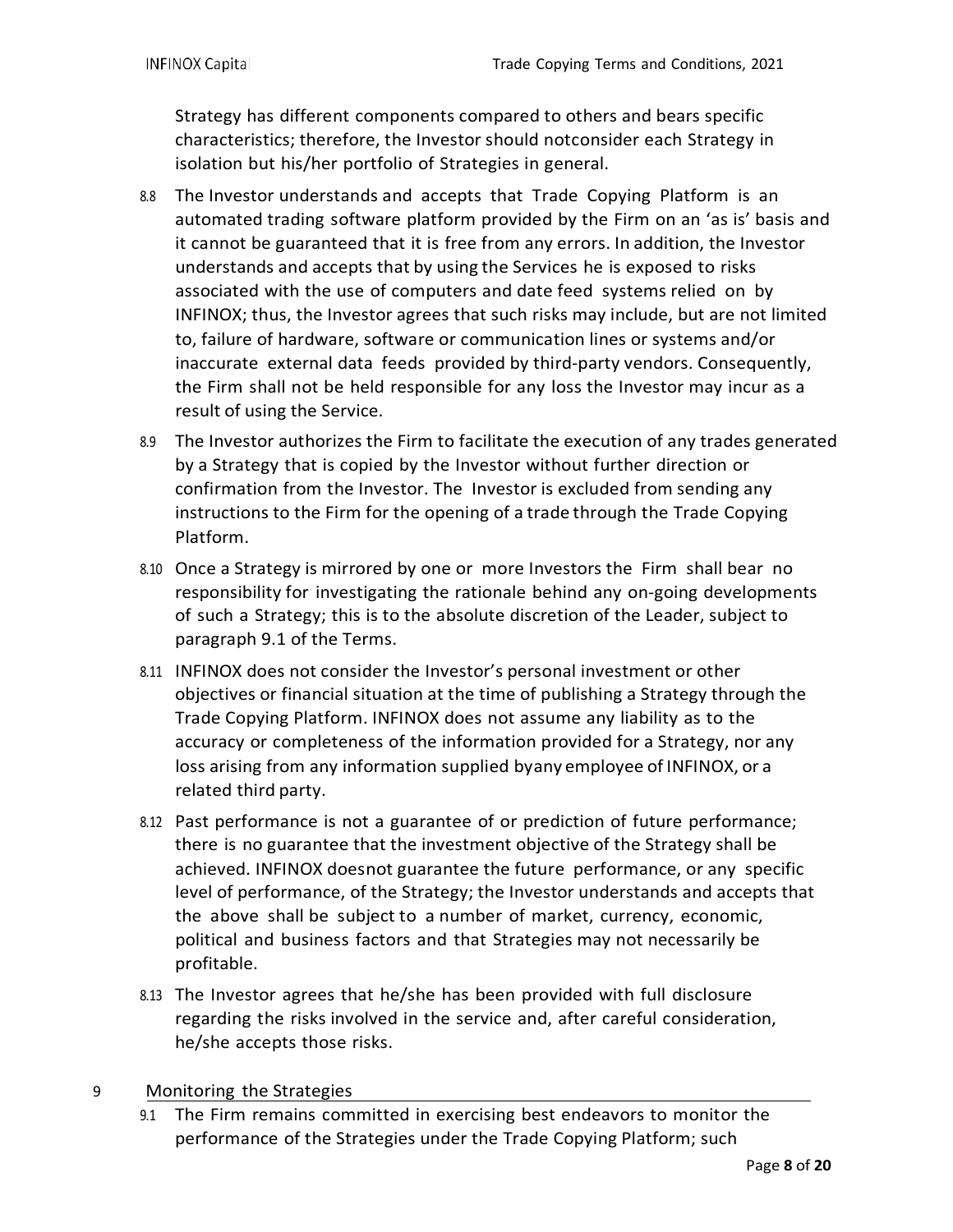performance shall be measured against certain parameters that relate to a number of factors including but not limited to (i) profitability, (ii) risk, (ii) return and (iii) maximum drawdown (defined as the maximal drop of a Strategy from its running maximum over a given period of time).

9.2 If for any reason, a Strategy is removed, the Investor authorizes the Firm to close automatically all open trades at the available bid or ask price; the Firm shall inform the Investor accordingly, at its convenience.

### 10 Execution of Trades

- 10.1 If more than one Investor is copying the same Strategy, the Investor understands and accepts that INFINOX may enter block trade(s) to enhance order execution. INFINOX will only be responsible for using its commercially reasonable efforts to execute, in a timely manner the trade(s) generated by the Strategy(ies).
- 10.2 The Investor acknowledges that the trade(s) generated by a certain Strategy may be executed at a different price compared to the price that the Leader's trades under that specific Strategy may be executed at.
- 10.3 If the Investor chooses to close manually an open trade, then he/she agrees that such trade will be executed at the market price that is available at the time of the execution; this means that the volume received from third party liquidity providers will be automatically aggregated and therefore the trade will be executed at VWAP ('Volume- Weighted AveragePrice') that is the average and best available price at the time of the execution.

#### 11 Account Review

11.1 In lieu of sending trade confirmations via postal mail, the Firm shall provide to the Investor access to view online his/her Portfolio Account and Strategy Account(s) activity, at any time, using his/her Trade Copying Platform credentials. The Trade Copying Platform shall have statements readily available to the Investor detailing the exact open/closed trade(s) and the realized/ unrealized profit or loss. The Investor understands and accepts that he/she needs to carefully review these statements and if he/ she has any questions then the Investor remains responsible for contacting INFINOX immediately.

# 12 Remuneration of the Leader

12.1 For each Strategy copied by the Investor he/she authorizes the Firm to calculate and pay the Leader that developed and provided the specific Strategy a performance fee percent calculated based on any profit realized at the time that the Investor chooses to stop copying the specific Strategy; for reasons of clarity, if the Investor decides to copy the same Strategy more than once he/she understands and accepts that any performance fee shall be calculated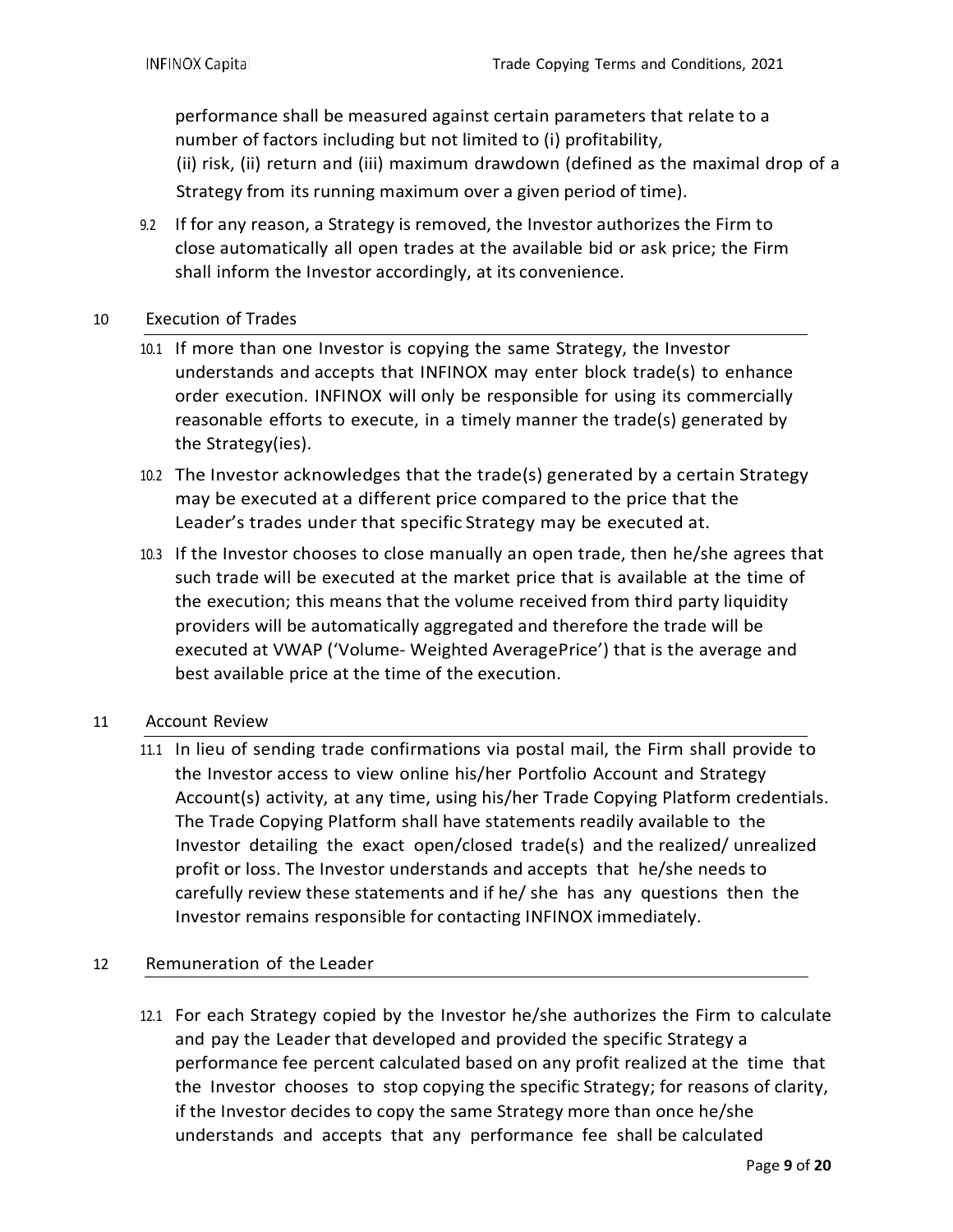individually for each period (= ranging from the time the Investor started copying the specific Strategy until he/she stopped copying the same) and no netting off shall occur in case the same Strategy for a certain period is profitable and for another is loss making.

#### 13 Charges

13.1 Prior to copying a Strategy, the Investor needs to consider any applicable charges such as

\_\_\_\_\_\_\_\_\_\_\_\_\_\_\_\_\_\_\_\_\_\_\_\_\_\_\_\_\_\_\_\_\_\_\_\_\_\_\_\_\_\_\_\_\_\_\_\_\_\_\_\_\_\_\_\_\_\_\_\_\_\_\_\_\_\_\_\_\_\_\_\_\_\_

commissions and Overnight Interest Rates; such charges can be found online at the Firm's main site. The Investor is solely responsible for requiring clarifications from the Firm in relation to the above, if necessary.

- 13.2 INFINOX reserves the right to change, from time to time, any of the charges applicable without prior written notice to the Investor; the most up-to-date information can be found online at the Firm's main site.
- 13.3 The Investor agrees that any applicable charges shall be instantly deducted from his/herAccount and/or portfolio.

Overnight Interest Rate

13.4 Depending on the trades held and the interest rates of the currency pair involved, the Investor's Portfolio Account may either be credited or debited; the operation is conducted at 23:59 Server Time and the resulting amount is automatically converted into US Dollars (\$) the currency that the Investor's Portfolio Account is denominated in.

\_\_\_\_\_\_\_\_\_\_\_\_\_\_\_\_\_\_\_\_\_\_\_\_\_\_\_\_\_\_\_\_\_\_\_\_\_\_\_\_\_\_\_\_\_\_\_\_\_\_\_\_\_\_\_\_\_\_\_\_\_\_\_\_\_\_\_\_

- 13.5 From Friday to Monday Overnight Interest Rate is charged once and from Wednesday to Thursday this is charged in triple rate; the Overnight Interest Rate of INFINOX derives from the overnight rate provided by third parties such as Bloomberg and/or Reuters; the Firm updates such rates as often as it deems necessary.
	- 13.5.1 Further information regarding the Overnight Interest Rate can be found online at the Firm's main site.

#### 14 Taxation

- 14.1 Although investing in CFDs does not involve taking physical delivery of the underlying financial instrument, independent tax advice should be sought, if necessary, to establish whetherthe Investor is subject to any tax obligations, including stamp duty.
- 15 Electronic Trading
	- 15.1 The Investor shall ensure that his/her Trade Copying Platform access codes ('the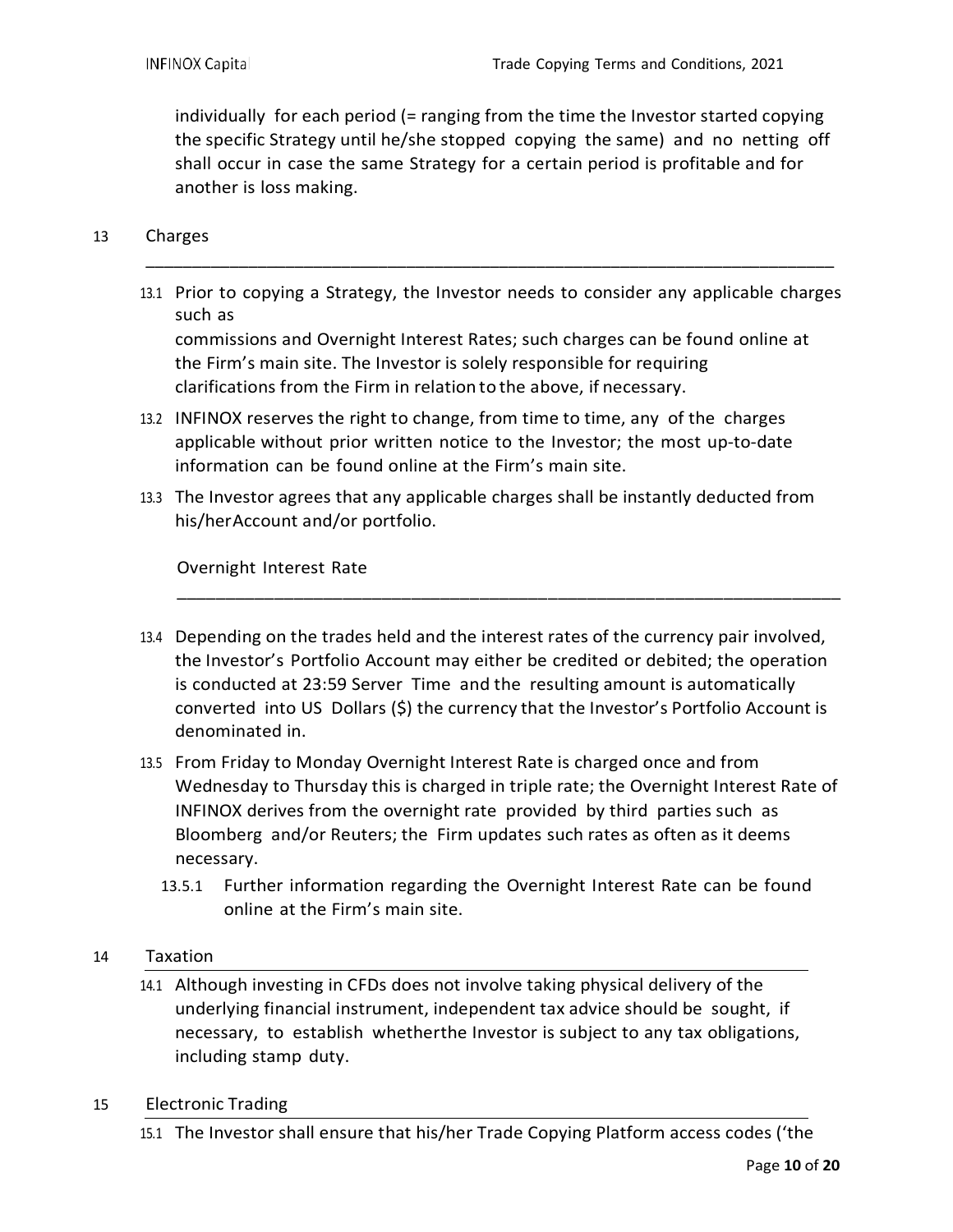Access Codes') remain, at all times, confidential. If the Investor, under any circumstances, revealsthe Access Codes to either a natural or legal person, the Firm shall bear no responsibility for any loss that arises, including but not limited to financial loss.

- 15.2 The Investor shall immediately inform INFINOX if it comes to his/ her attention that the Access Codes have been used by a third party without his/her express consent. The Investor accepts that INFINOX is unable to identify any instances when a person, other than the Investor, is logging-in to the Trade Copying Platform without the Investor's express consent.
- 15.3 The Investor accepts that INFINOX reserves the right to terminate his/her access to the Trade Copying Platform and/or take any related action in order to ensure and/or restore its orderly operation and/or protect the interests of other Investors and/or the Firm.
- 15.4 The Investor accepts that INFINOX shall bear no responsibility if either a natural or legalperson attains through unauthorized access any information, including information regarding an Investor's activity, whilst such information is being transmitted from the Firm(or any other party authorized by the Firm) to an Investor or vice versa; such transmission may either occur through electronic or other means.
- 15.5 The Investor accepts that the Firm shall bear no responsibility for any loss, including but not limited to financial loss, incurred by him/ her due to his/ her inability to access the Trade Copying Platform, if this has been caused: (i) due to the Investor's failure to maintain the Trade Copying Platform updated as required or (ii) due to any other mechanical, software, computer, telecommunications or electronic system failures.
- 15.6 INFINOX is responsible for maintaining Trade Copying Platform updated. Therefore, the Investor accepts that the Firm or a related third party may, from time to time, perform maintenance that may include the unavailability, the restarting, or the refreshing of Trade Copying Platform to ensure its effective and efficient operation; such actions may cause the Trade Copying Platform to become inaccessible for a period of time. The Investor accepts that the Firm shall bear no responsibility for any loss, including financial loss, caused due toany of the above.
- 15.7 The Investor accepts that INFINOX is not an internet service or other provider; consequently, the Investor accepts that INFINOX is not responsible for any failure to provide the service, ifsuch failure arises as a direct or an indirect result of an internet service or other failure.
- 15.8 If for any reason the Investor is unable to access Trade Copying Platform to manually close an open trade he/ she agrees to contact the Dealing Department to place a verbal instruction, subject to the conditions referred to in the 'Recordings of Telephone Calls' section of the Terms. The Firm reserves the right to reject such verbal instruction if the operator is not satisfied with the Investor's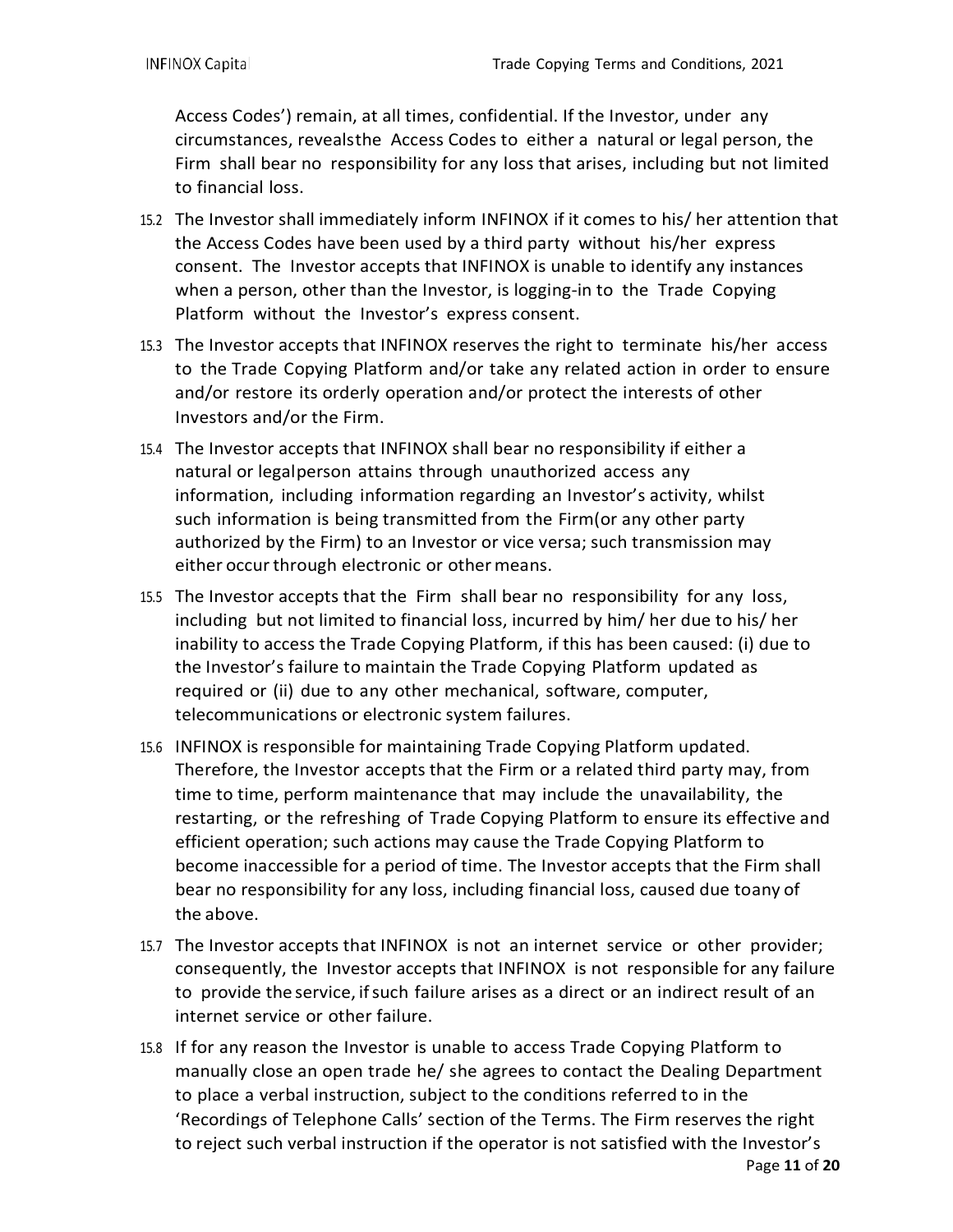identify or clarity of instruction; under such circumstances, INFINOX reserves the right to request from the Investor to transmit an instruction through another mean. The Investor accepts that at times of excessive activitythere might be some delay in connecting over the telephone, especially during the time of important announcements.

15.9 The Investor understands and accepts that INFINOX is the sole counterparty and therefore the he/ she shall not bring any legal action in tort negligence breach of contract or other against any third party that may be found related in any manner to the Service.

#### 16 Term and Termination

- 16.1 These Terms are effective on the date the Investor receives them and shall continue indefinitely until terminated according to the provisions of the Terms.
- 16.2 The Firm reserves the right to immediately terminate the Terms for any reason, at any time, after providing the Investor with a written notice.
- 16.3 The Investor reserves the right to terminate the Terms for any reason, at any time, after providing the Firm with thirty (30) days written notice.
- 16.4 The Terms may be immediately terminated, at any time, by mutual consent if both the Firm and the Investor agree to this.
- 16.5 The Firm reserves the right, at sole discretion, to immediately terminate the Terms if the Investor:
	- ceases, for any reason, to act in good faith;
	- becomes incapable of fulfilling his obligations under theTerms; attempts to or breaches any part of the Terms;
	- violates any rule or regulation of a competent jurisdiction;
	- has an application, order, resolution or other announcement issued against him/her relating to a voluntary or involuntary liquidation, or insolvency or bankruptcy proceedings; becomes directly or indirectly involved in any type of fraud; and
	- does not choose to copy a Strategy for a period of three (3) months.
- 16.6 Any termination of the Terms shall not imply that any of the Investor's obligations cease to exist; the Investor shall be liable to pay to the Firm:
	- any amount that is due to INFINOX;
	- any expenses that are incurred by INFINOX, as a result of the termination of the Terms; and
	- any damage that has arisen because of an arrangement or settlement.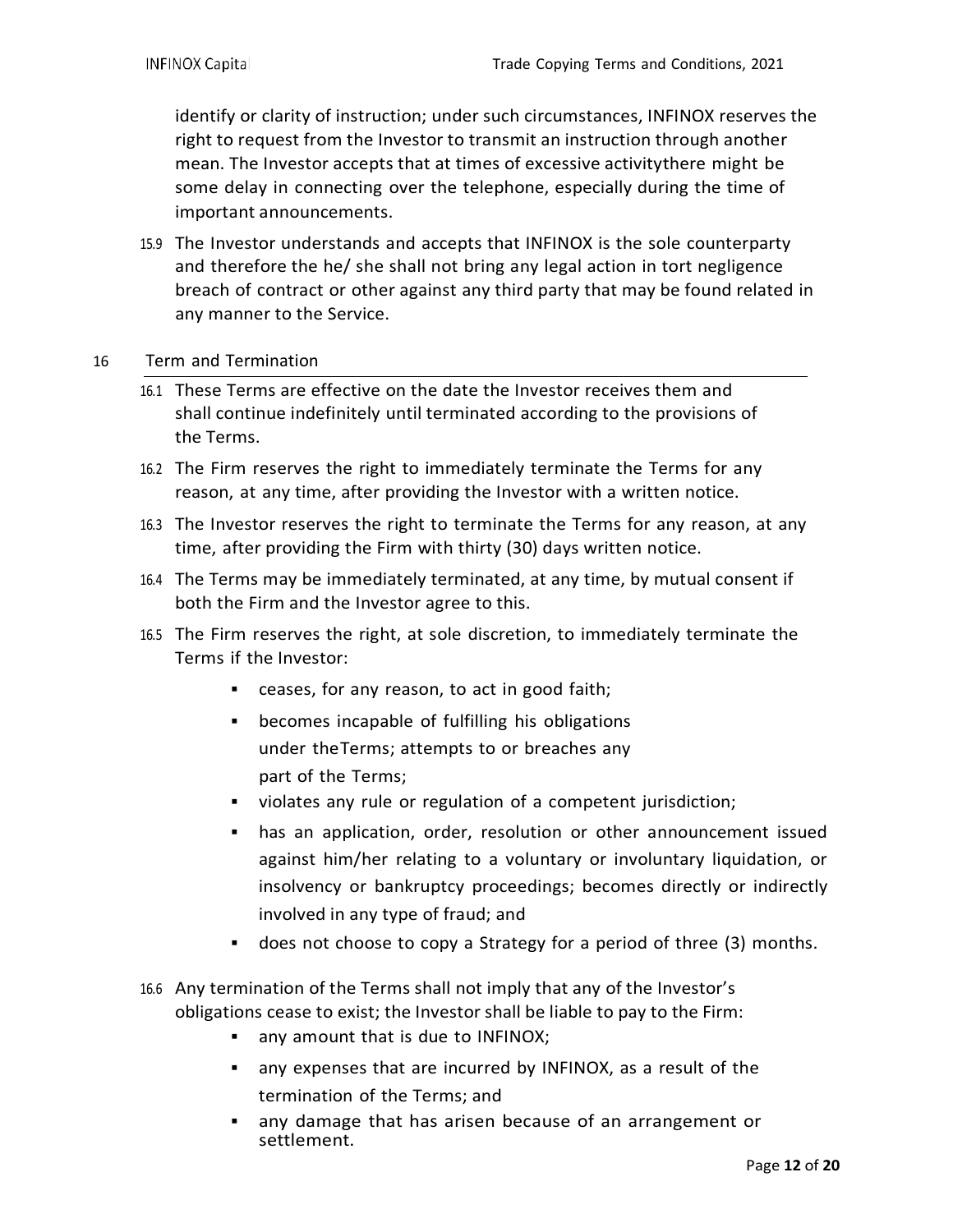16.7 Upon termination of the Terms, the Firm reserves the right to manually close any open trade(s) at the available bid or ask price and immediately transfer from the Portfolio Account to the Client Account any available Client Money minus any outstanding amount that is due to Firm.

#### 17 Complaints

- 17.1 The Investor agrees that a Strategy's poor performance in itself (i.e. a Strategy falling in value) does not constitute a ground for a complaint that can be upheld. The value of a trade generated by a Strategy fluctuates daily; the fact that a Strategy may perform poorly does not necessarily mean that the Firm or the Leader that developed and provided the Strategy acted in negligence. The Firm remains committed in exercising all good faith in resolving satisfactorily any concerns, other than the above mentioned, raised by the Investor.
- 17.2 Complaints shall be addressed, in the first instance, to the Trade Copying Platform Support Department. If the Investor receives a response from the Trade Copying Platform Support Department but deems that the complaint needs to be raised further then he/she may contact the Compliance Department by email at [compliance@infinox.com.](mailto:compliance@infinox.com) Both the Trade Copying Platform Support Department and the Compliance Department shall thoroughly examine any complaints, taking into account any information contained in the books and records ofthe Firm.
- 17.3 A complaint shall include:
	- **Investor's full name:**
	- the Investor's Client Account or PortfolioAccount;
	- $\blacksquare$  the ticket of the affected trade(s), if applicable;
	- the date time that the issue arose; and
	- a description of the issue.
- 17.4 A complaint must not include:
	- offensive language directed to either to INFINOX or an INFINOX employee.
- 17.5 INFINOX may, at its discretion, refuse to investigate a complaint if paragraphs 17.3 and 17.4 of the Terms come into force.

#### 18 Recordings of Telephone Calls

18.1 The content of any telephone call ('the Telephone Record') among the Investor and the Firm may be recorded and saved as a magnetic or electronic record. The Investor agrees that the Firm has the right to use the Telephone Record as it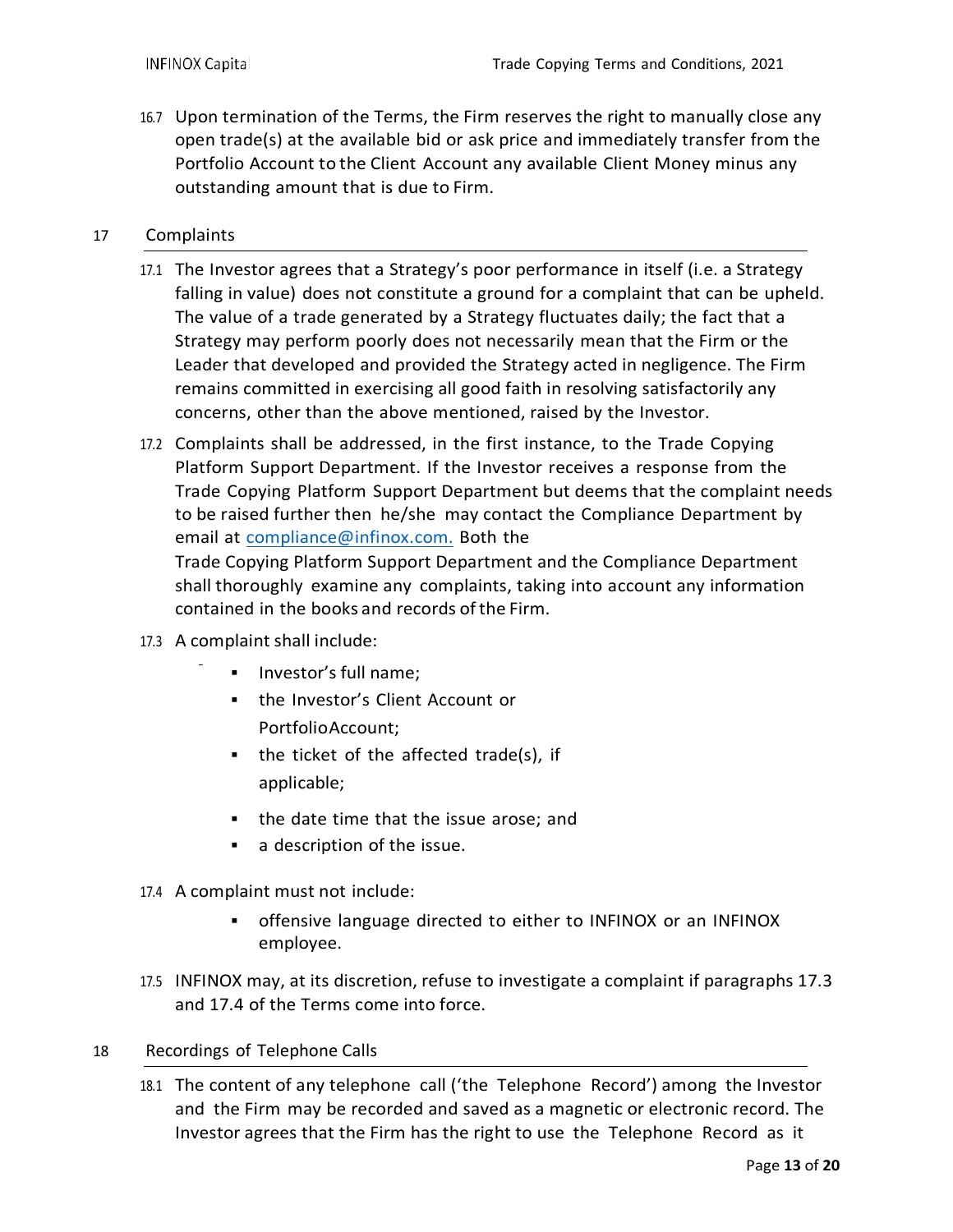deems necessary, including but not limited to instances of a dispute arising among the Investor and the Firm.

- 18.2 All instructions received from the Investor during a telephone call, in case he/she contacts the Dealing Department for the purpose of instructing them to close an open trade, shall be conclusive and binding unless conditions described in paragraph 15.8 of the Terms are triggered.
- 18.3 INFINOX reserves the right to provide transcripts of such Telephone Records and/or the actual Telephone Records to a regulatory or other authority of a competent authority, without the prior permission of the Investor.

#### 19 Representation, Warranties and Covenants

- 19.1 The Investor represents, warrants and covenants that:
	- he/she is over 18 (eighteen) years of age (in case the Investor is a natural person) or has full capacity (in case the Investor is a legal person);
	- he/she has all the required authority, authorization, consent, regulatory approval, certificate and license (if required) to accept and be bound by the Terms;
	- he/she shall not do anything or permit anything to be done that is likely to harm the reputation of the Firm;
		- o shall not use the service in connection to any illegal or fraudulent businessactivity;
		- o he/she has not been coerced or persuaded in any other manner to accept and be bound by the Terms; and
		- o he/she has entered into no other statement (oral or other), or promise ofinducement, or understanding that may be contrary to the Terms.
- 19.2 The Investor declares that he/she is fully aware of any implications, including but not limited to any restrictions, set by his/ her local jurisdiction in relation to the service.
- 19.3 The Investor declares that the service is proportional and/ or reasonable to his/her specific financial situation and that independent financial advice has been sought, if this had been necessary.
- 19.4 The Investor accepts that the service shall occur only through Trade Copying Platform as this is available at any given time from the Firm.
- 19.5 If the Investor is more than one natural or legal persons, the Investor's obligations and liability under the Terms shall be joined and several; under the above-mentioned circumstances any communication, including but not limited to a notice and order, shall be construed as delivered to all natural or legal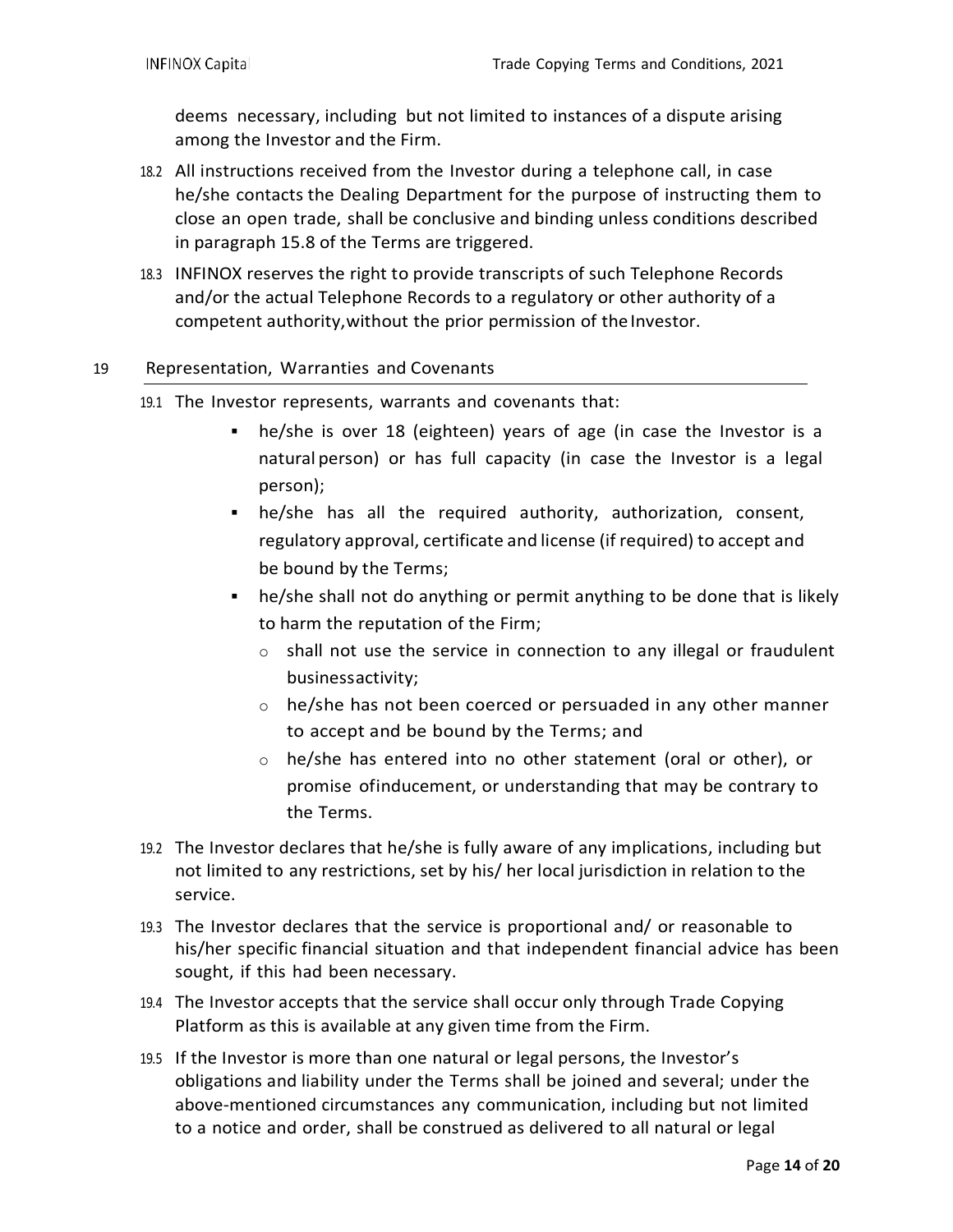persons that together form an Investor.

- 19.6 The Investor accepts the fact that INFINOX shall have a lien on any amount that is deposited in his/her Client Account, Trading Account or Strategy Account(s) that are due from the Investor to the Firm. Although the Firm does not need the Investor's consent in order to exercise the lien the Firm shall notify him/her of its intention, if necessary.
- 19.7 The Investor represents that if an amount is due for payment to INFINOX, the Firm shall be entitled to debit the Investor's Client Account or Portfolio Account, accordingly.
- 19.8 The Investor understands and accepts that no physical delivery of a CFD's underlying instrument (or reference instrument) shall occur.
- 19.9 The Investor agrees to immediately notify the Firm, in writing, in the event that either of the above mentioned should change.

#### 20 Assurances and Guarantees

- 20.1 The Investor assures and guarantees that:
	- the Client Money belong to him/her and are free of any lien, charge, pledge or other encumbrance;
	- the Client Money are not the result direct or indirect proceeds of any illegal act or omission or product of any criminal activity; and
	- he/she acts for his/herself and is not a representative or trustee of a third person, unless he/she produces to the satisfaction of the Firm document(s) to the contrary.
- 20.2 The Investor assures and guarantees the authenticity and validity of any document(s) sentto INFINOX at any given time.

#### 21 Client Money

21.1 Unless otherwise indicated, INFINOX shall deposit any Client Money in one or more segregated account(s) held with an investment-grade institution, separated from the Firm's money; this means that Client Money is treated as belonging to the Investor and under no circumstances the Firm shall use such Client Money, at any time, to meet any of its obligations. The Client Money shall be pooled with money belonging to other Investor andclients of the Firm therefore an individual Investor shall not have a claim against a specific sum in a specific account, in the event of insolvency. An Investor's claim shall be against the Client Money pool in general. INFINOX shall exercise all due skill, care and diligence in the selection, appointment and periodic review of the institution where the Client Money is deposited. It should be noted, that segregated account(s) shall be established, maintained and operated according to the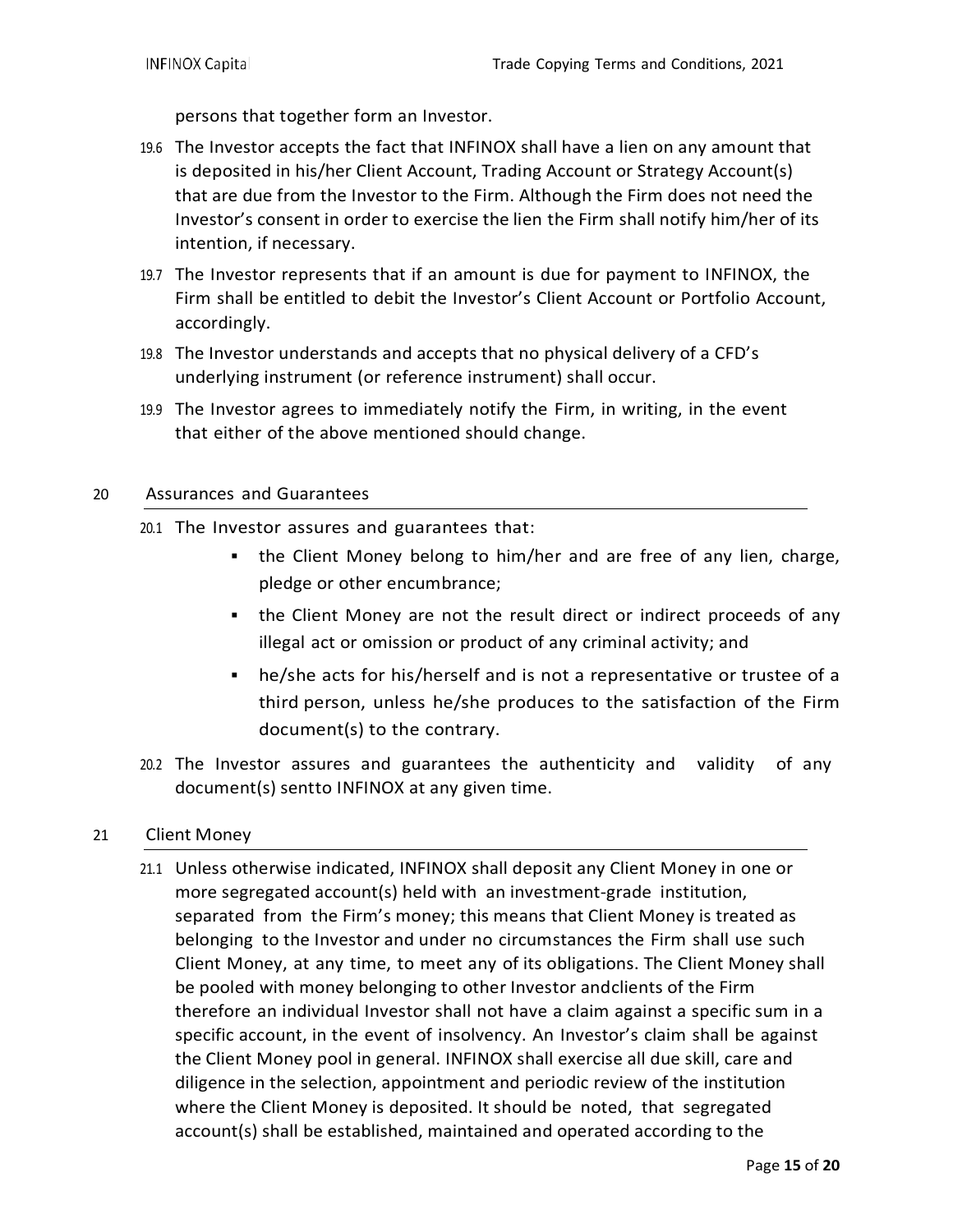applicable rules and regulations. INFINOX shall give instructions to the investment-grade institution(s) regarding any transfer and/or movement(s) of the Client Money. If the Investor has any Open Position(s) the Firm reserves the right, at any time and at the Firm's sole discretion, to set-off any unrealized losses incurred in respect of an Open Position against any of the Client Money that is held by the Firm to the Investor's credit. In effect, this means that the Firm, based on the conditions referred to above, may transfer any part of any unrealized losses from an investment- grade institution to an account of INFINOX. At the same time, INFINOX may transfer any unrealized profit incurred as a result of an Open Position from a Firm account to a Client Money account held in an investment-grade institution.

- 21.2 INFINOX is not obliged to pay interest to the Investor for any Client Money deposited at his/her INFINOX Client Account.
- 21.3 The Investor reserves the right to withdraw, at any time, any part of the Client Money that is equal to his/her free equity (as this amount is represented in Trade Copying Platform) in addition to any Client Money that may be found in the Investor's Client Account. Any such requests may take up to three (3) business days in order to be processed. The Firm reserves the right to request additional information and/or documentation to satisfy itself that the request is legitimate. The Investor accepts that under such circumstances there may be a delay in processing his/her request. In addition, INFINOX reserves the right to reject such a request if it deems that this may not be legitimate.
- 21.4 The Investor accepts that his/her Client Money shall be deposited in his/ her INFINOX Client Account on the value date received, net of any transfer fees or other charges incurred by INFINOX that are imposed by the banking or other institution (or intermediary involved in the process) that holds the Client Money.
- 21.5 The Investor understands that the Client Money shall be deposited in his/her INFINOX Client Account only if the Firm is satisfied that the sender of the Client Money is the Investor; if INFINOX is not satisfied as to the above then the Firm has the right to reject the Client Money and return them to the remitter net of any transfer fees or other charges incurred by INFINOX, using the same transfer method as the one through which it originally received the Client Money.
- 21.6 The Investor accepts that withdrawal of any part of the Client Money shall be concluded using the same transfer method and the same remitter as the one which the Firm originally received the Client Money from; under such circumstances, INFINOX shall return the part of the Client Money requested net of any transfer fees or other charges incurred by INFINOX.
- 21.7 INFINOX reserves the right to decline a withdrawal that the Investor requested using a specific transfer method and has the right to suggest an alternative.
- 21.8 If, at any time, INFINOX is not satisfied with the documentation provided by the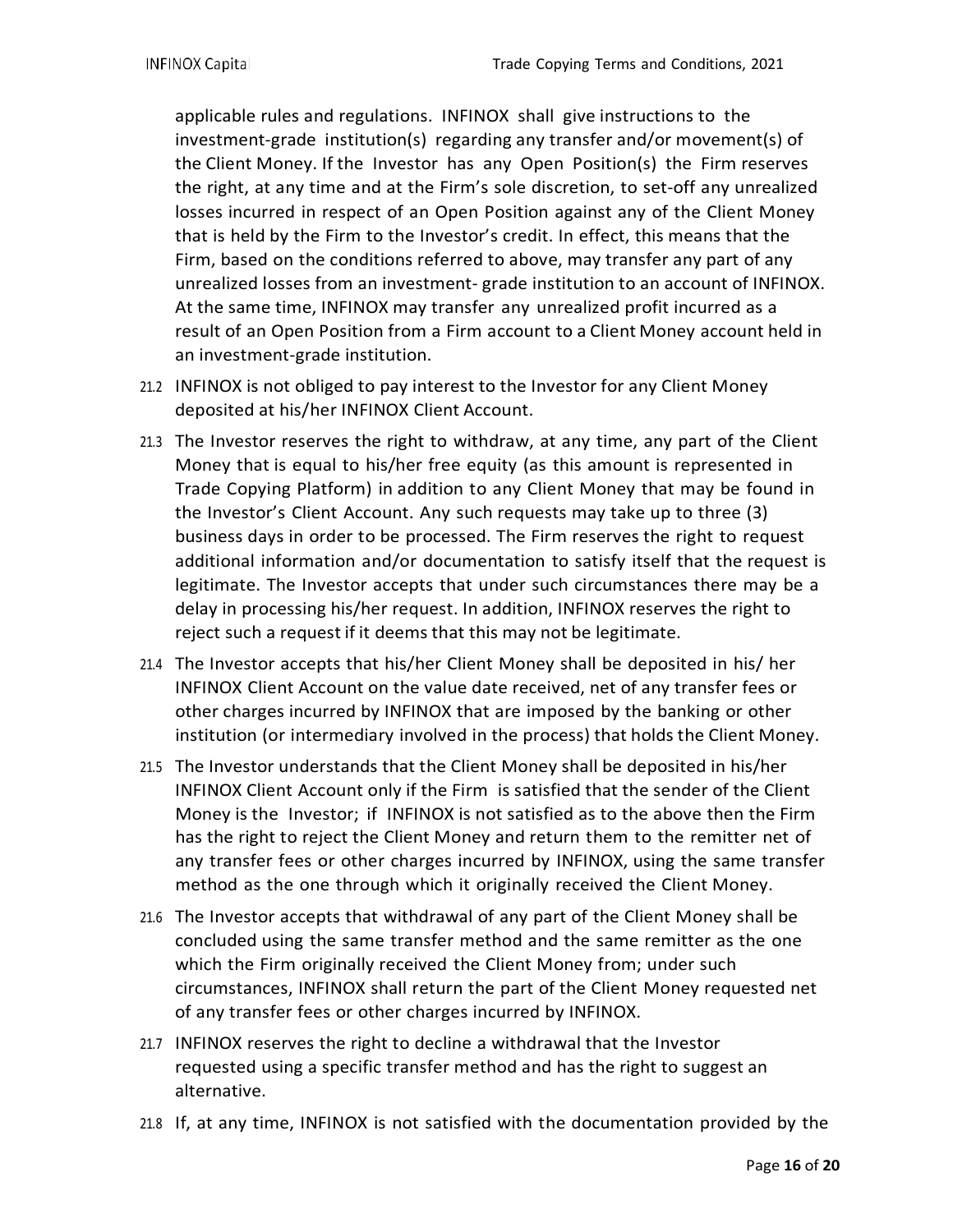Investor in relation to the withdrawal/deposit, the Firm reserves the right to reverse to the remitterany part of the Client Money net of any transfer fees or other charges incurred by INFINOX, using the same transfer method as the one through which it originally received the Client Money.

- 21.9 The Investor accepts that the banking or other institution may reverse any part of the Client Money, for any reason; as a result, the Firm shall immediately reverse the respective amount fromtheInvestor'sINFINOXClientAccountorfromhis/herPortfolioAccountnetofany transfer fees or other charges incurred by INFINOX, using the same transfer method as the one through which it originally received the Client Money. The Investor accepts that this may result in to a negative balance in either his/ her INFINOX Client Account or his/her Portfolio Account; under such circumstances, the Firm may merge the funds held in the Investor's INFINOX Client Account or his/her Portfolio Account as described above.
- 21.10 The Investor accepts that any requests that relate to the administration of his/her INFINOX Client Account or his/her Portfolio Account shall be made through INFINOX.
- 21.11 INFINOX shall take all reasonable steps to ensure that the Investor is informed regardingthe progress of any requests referred to in the 'Client Money' section, specifically in relation to the expected processing time and the need for any, or any further, documentation that if not in place may delay the processing.
- 21.12 If the Investor's INFINOX Client Account or his/ her Portfolio Account is inactive for a calendaryear, INFINOX reserves the right to charge an account maintenance fee of USD\$15 (or currency equivalent) for maintaining them.
- 21.13 If the Investor's INFINOX Client Account or his/her Portfolio Account have funds of less than USD\$15 (or currency equivalent), the Firm reserves the right to close the account, after notifying the Investor accordingly, and charging him a relevant fee.

# 22 Client, Portfolio and Strategy Accounts

22.1 By accepting the Terms, the Investor authorizes the Firm to automatically create on his/her behalf one (1) Client and one (1) Portfolio Account. The Client Account shall be used by the

Investor solely for the purpose of safe- keeping any Client Money that he/she is not interested in allocating to a Strategy. Inversely, the Investor shall transfer to the Portfolio Account any part of the Client Money that he/she is interested in allocating to a Strategy. For each Strategy that the Investor decides to copy one (1) Strategy Account shall be automatically created by the Firm. If, for any reason, the Investor decides to stop copying a Strategy any profit, subject to paragraph 12.1, shall be automatically transferred to the Portfolio Account; from there on the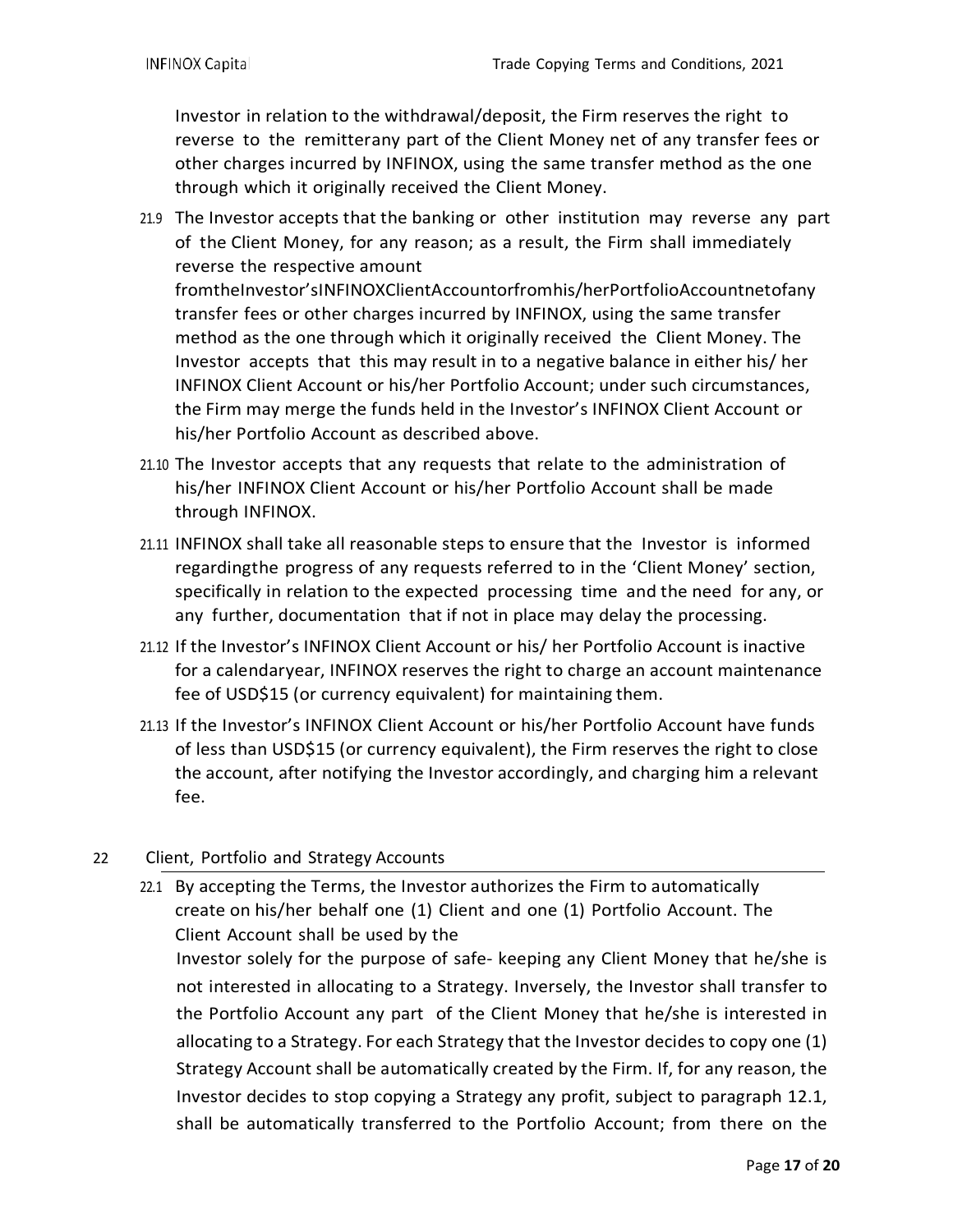Investor should decide if he/she should use the equity to copy another Strategy, or re-start copying the same Strategy, or transfer the equity to his/her Client Account.

#### 23 Liability

- 23.1 INFINOX bears no responsibility for any loss that arises as a result of a system failure, including but not limited to:
	- hardware or software failure, malfunction or misuse either on the Investor's side or the Firm's or both;
	- poor internet connection either on the Investor's side or the Firm's or both;incorrect settings in Trade Copying Platform; and
	- delayed updates in Trade Copying Platform.
- 23.2 INFINOXshallbearnoresponsibilityforanyactoromissionconcludedbyeitheranaturalor legal person that provides the Firm with information in relation to the execution of an Investor's trades unless such acts or omission can have been the result of negligence or fraud on behalf of INFINOX.
- 23.3 INFINOX shall bear no responsibility for any loss of opportunity that results in reduction in the value of an Investor's trades, regardless of the cause of such reduction, except to the extent that the reduction occurred as a direct consequence of the Firm's deliberate act or omission.
- 23.4 INFINOX shall bear no responsibility for any loss incurred as a result of the act or omission of a banking or credit institution or its employees, including but not limited to instances of false or misleading information provided.

#### 24 Indemnity

24.1 The Investor, to the fullest extent permitted by applicable legislation, shall indemnify and hold harmless the Firm, its officers, directors, employees, advisors, consultants or other partners for any direct, indirect, punitive, incidental, special, consequential damages or any damages, including but not limited to, damages for loss of use, data or profits, based on contract, tort, negligence or strict liability or other loss that may arise in relation to the Terms.

# 25 Personal Data Protection

- 25.1 INFINOX's Privacy Policy includes personal data protection information.
- 25.2 The Investor accepts and consents that INFINOX may, from time to time, contractually engage companies for statistical purposes in order to improve the Firm's processes and procedures; as a result, some or all of the Investor's personal data may be disclosed on an anonymous and/or aggregated basis only.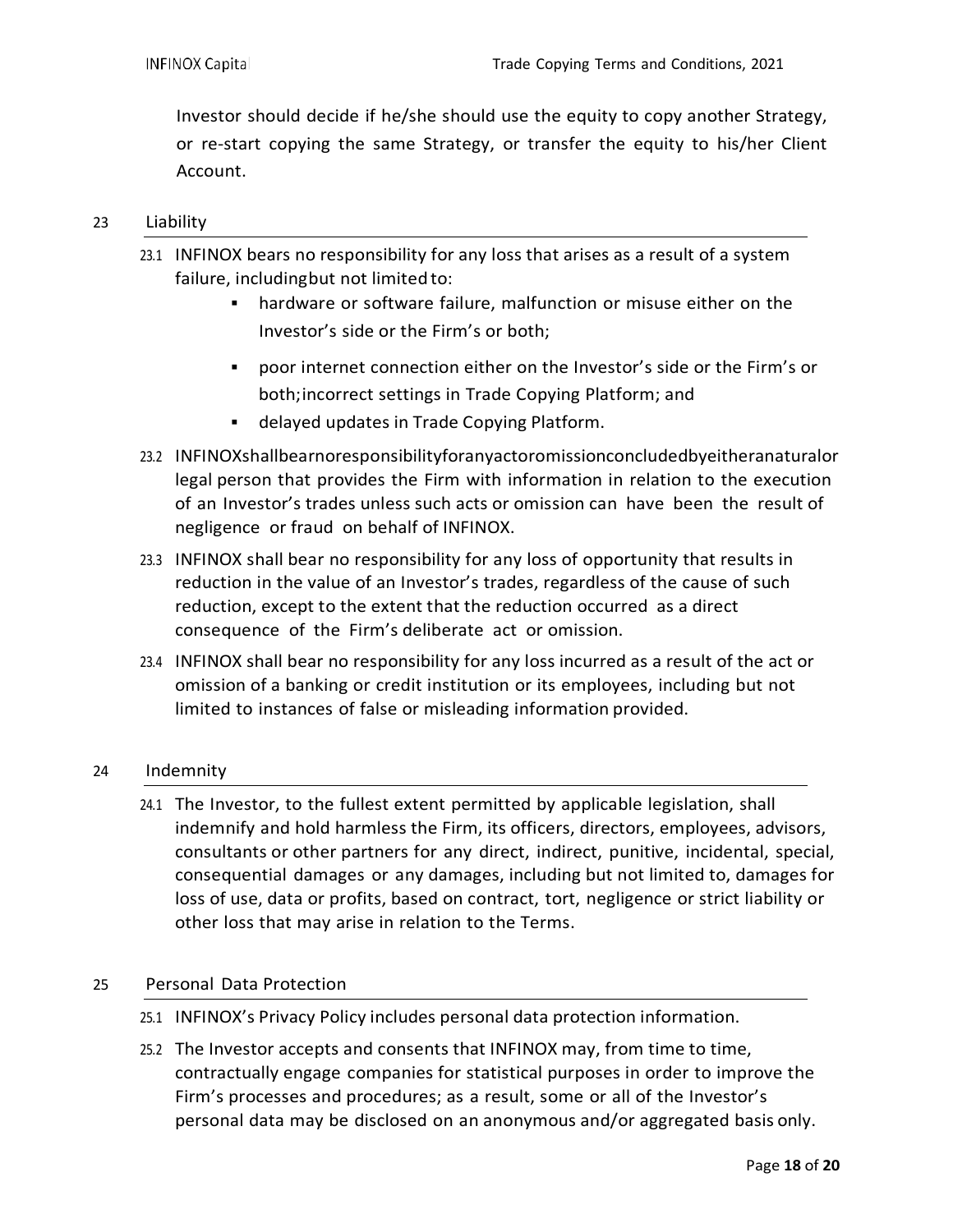### 26 Confidentiality

26.1 The Investor understands and accepts that if a financial or other regulatory authority or a court or tribunal of a competent jurisdiction enquires about the subject matter of the Terms and/or anything that relates to the Terms, the Firm shall only provide the information needed and nothing further; paragraph 26.1 shall survive termination.

#### 27 Force Majeure

27.1 INFINOX shall not be liable for any delay in performing any of its obligations under the Terms if such delay is caused by circumstances beyond the reasonable control of the Firm; hence, INFINOX shall be entitled to a reasonable extension of time to perform its obligations. The Investor shall accept any loss that arises from any event that is categorized by INFINOX, at sole discretion, as a force majeure event. INFINOX shall exercise best endeavors in informing the Investor of such an event.

A force majeure event is as an event or circumstance, including but not limited to any natural, technological, political, governmental, social, economic, act of god or similar event or circumstance that occurred after a transaction in a financial instrument occurred and such event or circumstance has not been anticipated at the date of entering into the transaction. In addition to the above, a force majeure event may include instances of illegitimate actions against the INFINOX systems (including but not limited to the INFINOX servers) that may be outside the control of the Firm.

#### 28 Assignment

28.1 The Investor shall not, under any circumstances, assign or transfer any of his/her rights and/ or obligations under the Terms to any other natural or legal person.

#### 29 Severability

29.1 If, for any reason, any part of the Terms is held by a court or tribunal of a competent jurisdiction to be unenforceable, the Terms remaining shall be in full force and effect.

#### 30 No Waiver

30.1 No failure or delay on the part of the Firm in exercising any right under the Terms shall operate as a waiver of, or impair, any such right. No single or partial